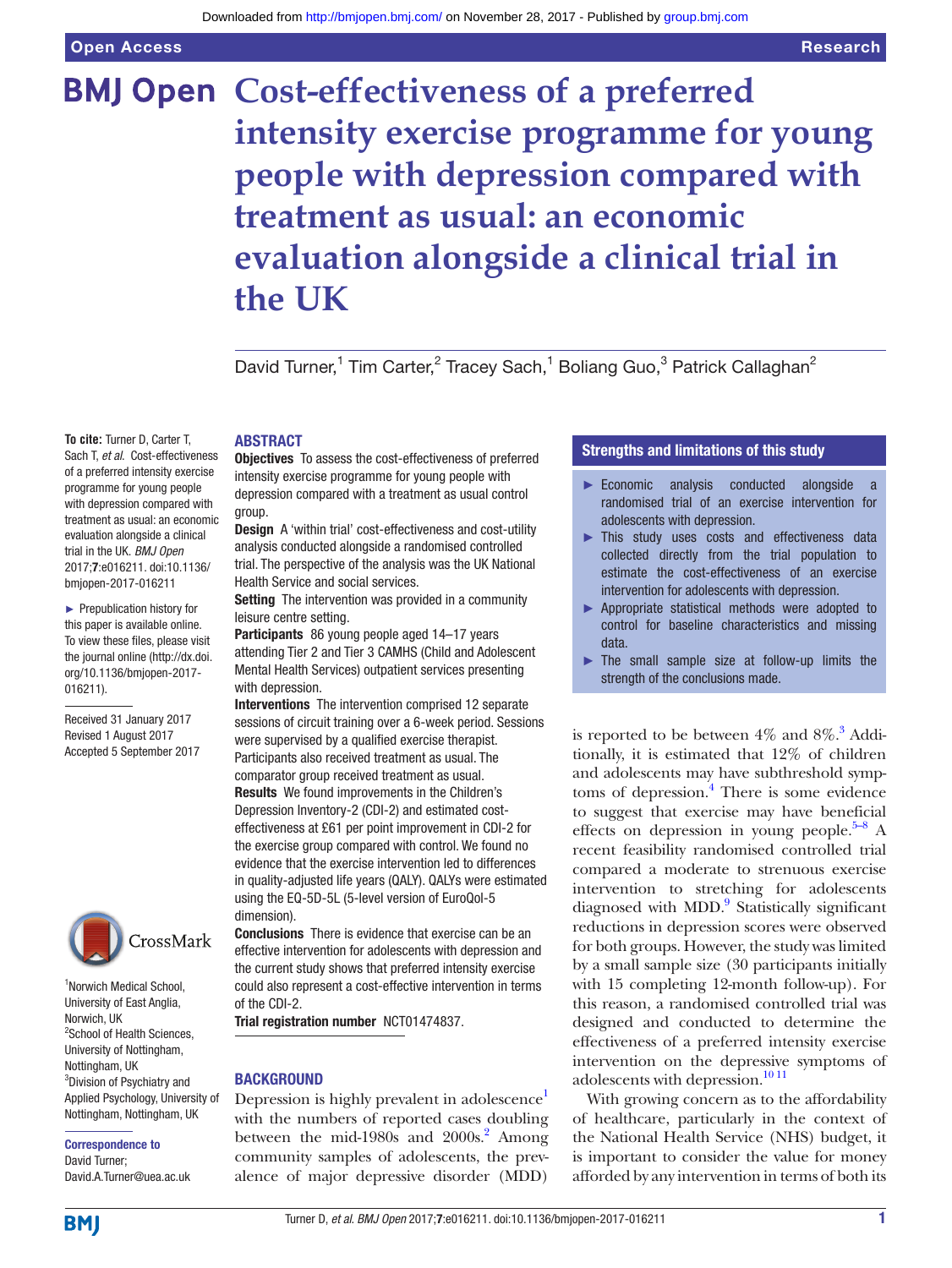costs and effectiveness. Furthermore, the costs of child and adolescent mental health can be substantial with a recent study estimating total annual costs of emotional disorders in the UK at £1165 per person in 2007/2008 prices.<sup>12</sup> Individuals treated for depression during childhood can continue to incur substantial costs into adulthood.<sup>[13](#page-7-8)</sup> These considerations should be contemplated when making resource allocation decisions.

However, there has been limited and inconclusive evidence looking at the health economic case for interventions for child or adolescent depression. One study we are aware of looked at an exercise-related intervention.<sup>14</sup> This was a cost-utility study of a dance intervention for adolescent girls with internalising problems. The dance intervention was considered cost-effective as it cost US\$3830 per quality-adjusted life year (QALY). There have also been studies that conducted economic evaluations of adolescents with depression using non-exercise-based interventions. An economic evaluation was conducted in the USA alongside a randomised controlled trial for subjects with a major diagnosis of depression.<sup>15 16</sup> Groups received either placebo, fluoxetine, cognitive–behavioural therapy (CBT) or a combination of fluoxetine and CBT. Researchers found that combination therapy with fluoxetine and CBT was highly likely to be cost-effective at 36 weeks. A study of the cost-effectiveness of a collaborative care intervention was conducted on adolescents in the USA[.17](#page-7-11) This found the intervention to be cost-effective, at \$18239 per QALY gained. There have also been three UK studies looking at CBT in adolescents with depression. Byford and colleagues evaluated CBT in addition to selective serotonin reuptake inhibitors (SSRI) with normal clinical care.<sup>18</sup> The comparator was SSRI plus normal clinical care alone. This study found only a 30% probability that CBT and SSRI would be more cost-effective than SSRI alone. Anderson and colleagues evaluated classroom-based CBT compared with usual school provision of Personal, Social and Health Education.<sup>19 20</sup> They found no evidence that the intervention was cost-effective. Computerised CBT was also compared with a website control in a feasibility study.<sup>[21](#page-7-14)</sup> The authors concluded a future largescale study was feasible but the study was not powered to show differences in effects.

In order to add to this literature and to aid in decision-making, we conducted an economic evaluation alongside the aforementioned clinical trial. $^{11}$  The aim of this economic evaluation was to examine the cost-effectiveness of a preferred exercise intervention in addition to treatment as usual compared with treatment as usual alone. This article describes the methods used to conduct this economic analysis. We present the results in terms of both costs and effects for the brief exercise intervention compared with treatment as usual.

# **METHODS**

#### Randomised controlled trial

The current economic evaluation was conducted as an integral part of a randomised controlled trial.<sup>11</sup> In brief,

this study compared a preferred intensity exercise intervention, in addition to treatment as usual, compared with a treatment as usual only control group. The sample was drawn from young people attending CAMHS (Child and Adolescent Mental Health Services) outpatient services in Nottingham City and Nottinghamshire County, UK. Participants would be attending either Tier 2 (typically CAMHS specialists working in primary and community care) and Tier 3 (typically multidisciplinary teams in a community mental health clinic providing a more specialised service). To be included in the study, participants needed to be: adolescents aged between 14 and 17; in receipt of treatment from a health or social care professional for depression; and scoring 14 or above on the Children's Depression Inventory-2  $(CDI-2)$ .<sup>[22](#page-7-16)</sup> The study comprised 86 participants, who were individually randomised to study groups by means of sequentially numbered opaque sealed envelopes. The intervention package consisted of a maximum of 12 sessions, delivered over a 6-week period. Sessions consisted of aerobic exercise in the form of circuit training, tailored to the exercise preferences of participants. Exercise sessions were scheduled for 60min and were given in groups with a maximum size of 10 participants. The sessions were preferred intensity as participants could choose the order in which they undertook different exercises, the intensity of their exercise and when to take breaks. Participants were followed up for 6 months. Informed written consent was obtained from the legal guardians of those under the age of 16, alongside the young person's assent. Informed written consent was obtained directly from those 16 years of age and over.

#### **Costs**

The perspective was that of the NHS and social services. All costs were for the year 2012/2013, measured in UK pound sterling. As the time frame of the analyses was less than 1year, neither costs nor outcomes were discounted. The attendance of participants in the treatment group was recorded at each session. Sessions were run by two members of research staff. As this service was run from a CAMHS unit, data on staff and non-staff overheads relevant to CAMHS were taken from a published source of healthcare unit cost data.<sup>23</sup> Actual costs were also recorded for other resource items required to provide the sessions, for example, the cost of room bookings.

Health and social care resource use data were collected using the client service receipt inventory (CSRI).<sup>24</sup> This is a comprehensive inventory of resource use that has been widely used in economic evaluations of mental health interventions and can be adapted to fit individual contexts. Its use allows resource use patterns to be described and these can then be costed using appropriate unit costs. This instrument is designed to be adaptable and has been used in a wide number of different diseases, settings and client groups. The CSRI was completed at baseline and at the 6-month follow-up period by means of a face-to-face interview conducted by a member of the study team who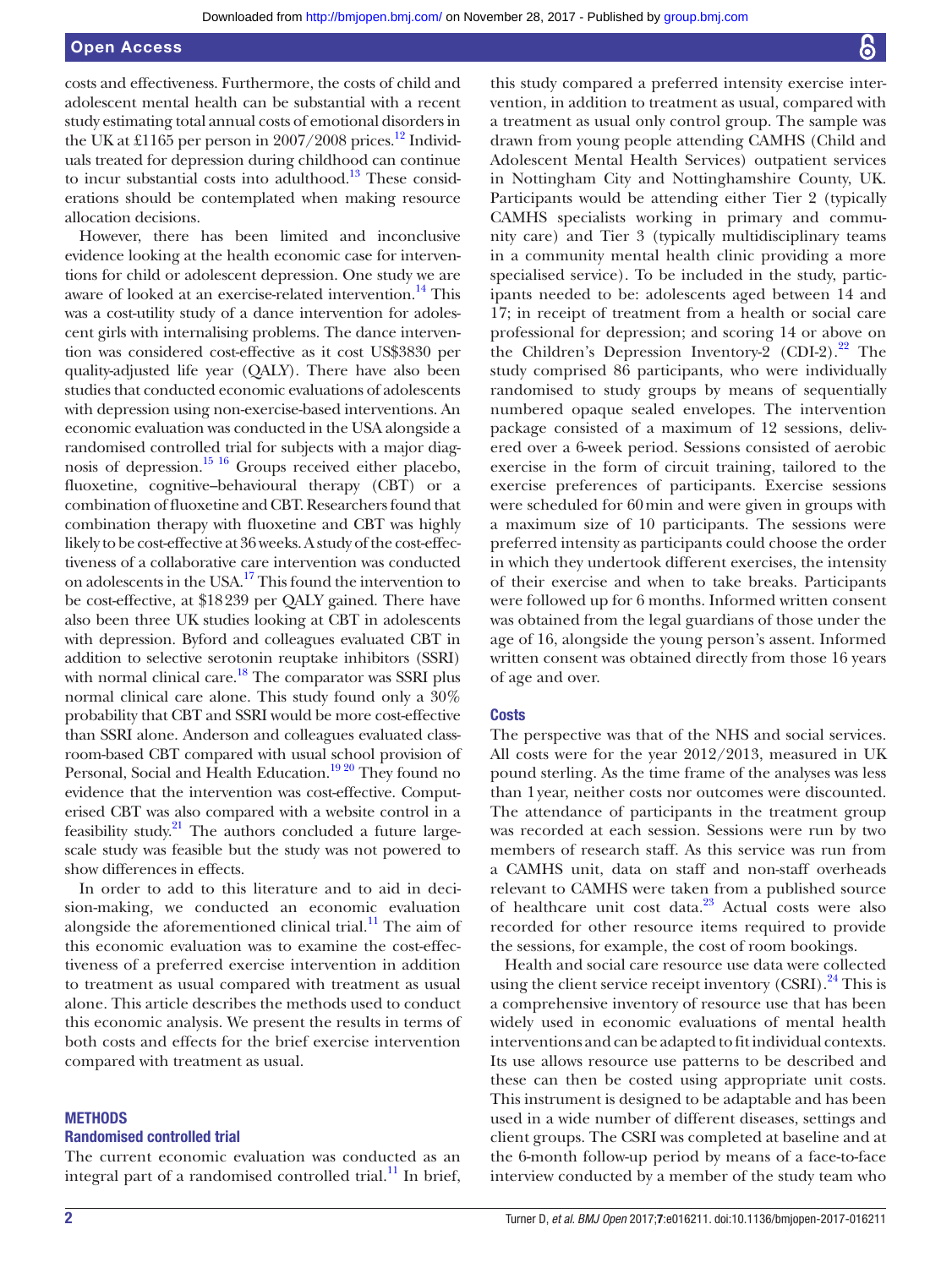<span id="page-2-0"></span>

| <b>Table 1</b><br>Unit costs used in the analysis (UK£ 2012/2013) |                |                                                    |  |
|-------------------------------------------------------------------|----------------|----------------------------------------------------|--|
| Resource use item                                                 | Cost           | <b>Source</b>                                      |  |
| Inpatient stays                                                   | <b>Various</b> | NHS reference costs <sup>26</sup>                  |  |
| Medicines                                                         | Various        | <b>British National</b><br>Formulary <sup>25</sup> |  |
| <b>Mental health A&amp;E</b>                                      | 228            | NHS reference costs <sup>26</sup>                  |  |
| Accident and Emergency                                            | 115            | NHS reference costs <sup>26</sup>                  |  |
| Mental health outpatient                                          | 234            | NHS reference costs <sup>26</sup>                  |  |
| Other outpatient                                                  | 187            | NHS reference costs <sup>26</sup>                  |  |
| School nurse                                                      | 14             | PSSRU <sup>23</sup>                                |  |
| GP                                                                | 37             | PSSRU <sup>23</sup>                                |  |
| Paediatrician                                                     | 187            | NHS reference costs <sup>26</sup>                  |  |
| Physiotherapy                                                     | 12             | PSSRU <sup>23</sup>                                |  |
| Clinical psychology                                               | 68             | PSSRU <sup>23</sup>                                |  |
| Speech therapy                                                    | 15             | PSSRU <sup>23</sup>                                |  |
| <b>Hearing specialist</b>                                         | 65             | NHS reference costs <sup>26</sup>                  |  |
| Other contacts                                                    | 28             | Weighted average of<br>reported contacts           |  |
| Counselling/therapist                                             | 59             | PSSRU <sup>23</sup>                                |  |
| Home help/care worker                                             | 19             | PSSRU <sup>23</sup>                                |  |
| Social worker                                                     | 51             | PSSRU <sup>23</sup>                                |  |
| Overnight stay                                                    | 91             | PSSRU <sup>23</sup>                                |  |

A&E, Accident and Emergency; GP, general practitioner; NHS, National Health Service; PSSRU, Personal Social Services Research Unit.

was blinded to study group. The time frame used was the last 6months for all questions. Data were collected on the following: medicines; inpatient stays; use of other hospital services; contacts with healthcare practitioners; and social care. The CSRI also covered resource use relating to overnight stays in children's homes and foster care alongside other services used by the respondent's family as a result of the young person's behavioural or mental health problems.

Resources identified were valued using the unit costs identified in [table](#page-2-0) 1. Medicines were costed using the British National Formulary,<sup>25</sup> accessed in March 2014. Prices obtained were deflated to 2012/2013 using the consumer price index. Where it was unclear what medicine was prescribed, a practising general practitioner was consulted about typical prescribing for the reason given by the respondent. For inpatient stays, NHS reference costs were used. $26$  Where a stay in a mental health facility was recorded, a cost per day of £611 was used. Where the reason for admission was clear, costs were based on appropriate NHS reference costs. Where the reason was not clear, we used weighted average costs. Accident and Emergency (A&E) and outpatient costs were taken from NHS reference costs.<sup>26</sup> For mental health-related A&E contacts, the cost used was that of the A&E Mental Health Liaison services. For other A&E visits, a weighted average of all non-admitted A&E contacts was used. Mental health

outpatient contacts were estimated using a weighted average of outpatient and community CAMHS contacts. For other outpatient visits we used the cost for a paediatrics outpatient visit.

A range of contacts with community healthcare professionals were recorded by the CSRI. The unit costs used for these are also shown in [table](#page-2-0) 1. Where necessary, assumptions on duration of contact were made. The modified CSRI asked for contacts with a number of different types of counsellor. As no further details were available, we assumed that all counselling services had the same cost, taken from a published source. $23$  The cost of a visit to a clinical psychologist was based on an assumed duration of contact of  $30$ min.<sup>23</sup> The cost of a social worker was obtained from a published source.<sup>23</sup> It was not clear what the duration of contacts would be so an assumption of 20min was used. Individuals were asked for any overnight stays in the last 6months in either a children's home, foster carer or any other residential placement. One individual reported a stay in the 'other residential placement' category, and only in the baseline period. In the absence of any other information, we assumed this was equivalent to foster care and used a cost of £91 per day. $^{23}$ 

#### Outcome measures

Two separate measures of outcome were used for the economic evaluations. First, we used the primary outcome measure from the clinical study, the Children's Depression Inventory (CDI-2)—a 28-item self-report questionnaire that assesses the severity of current/recent depressive symptoms in young people aged 7–17 over the preceding  $2 \text{ weeks}^{22}$  Questions on the CDI-2 have three possible responses: 0, corresponding to no symptoms; 1, corresponding to probably or mild symptoms; and 2, corresponding to definite or marked symptoms. This gives a range of scores from 0 to 56 with higher scores representing higher depressive symptom severity. A score of 14 and above is considered to indicate clinical levels of depression.<sup>[22](#page-7-16)</sup> The CDI-2 was used in a cost-effectiveness study to estimate cost per point change in CDI-2. We also carried out a cost-utility study estimating the cost per QALY generated by the exercise intervention. QALYs were estimated using the EQ-5D-5L (5-level version of EuroQol-5 dimension) instrument.<sup>[27](#page-8-2)</sup> This was scored using a published scoring algorithm.<sup>[28](#page-8-3)</sup> Both outcome measures were administered at baseline, postintervention (approximately 6 weeks after commencement of exercise) and at the 6-month follow-up.

#### Analysis

QALYs were estimated for the follow-up period using 'area under the curve'. To do this, we assumed a linear relationship between the three data collection points (baseline, postintervention and follow-up). QALYs were estimated using the actual time of each of the three data collection points so length of time could differ between respondents. All individuals who had follow-up resource use data had EQ-5D scores as these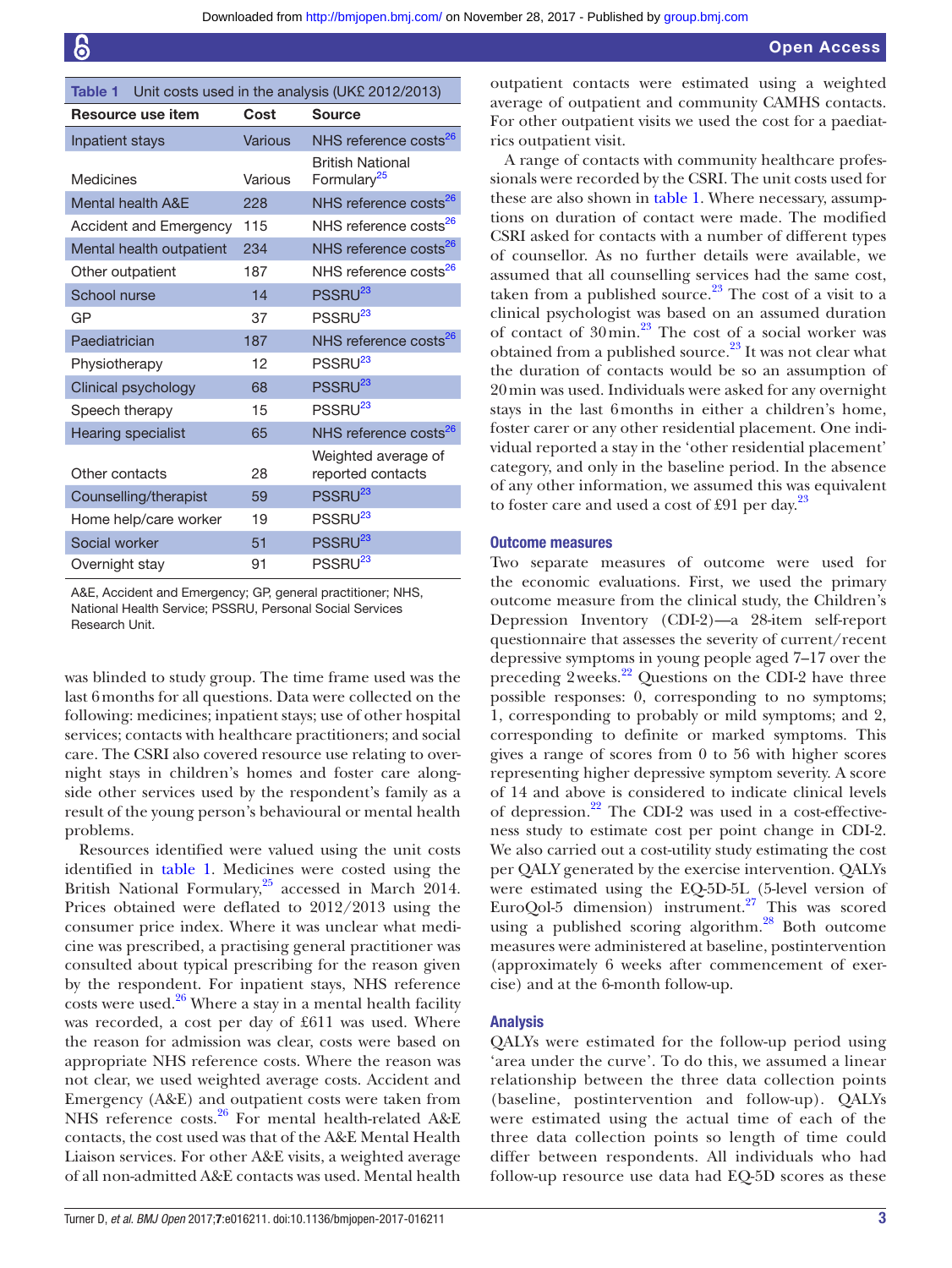# Open Access

two measures were taken together. However, there were four individuals for whom we had almost complete data except a single missing EQ-5D score in each case. The baseline EQ-5D score was imputed using mean value imputation for one individual.<sup>29</sup> Three individuals were missing EQ-5D at the 6-week follow-up and values were imputed using multiple imputation. $29$  These four individuals, in addition to those individuals in who we had full health economics data, represented the complete case analysis. For individuals where the follow-up questionnaire was unavailable, costs, QALYs and difference in CDI-2 were imputed using baseline EQ-5D and CDI-2, time from randomisation to follow-up and baseline total costs. Multiple imputation was carried out in SPSS V.23 using 50 data sets (a 'rule of thumb' is the number of data sets should equal the percentage of missing data). $30$ 

Regression-based methods were used to allow for differences in baseline characteristics.<sup>[31](#page-8-6)</sup> Differences between the intervention and the control group for both costs and outcomes were estimated using seemingly unrelated regression (using sureg command in STATA, V.11). Costs were estimated controlling for: study group, baseline EQ-5D-5L and baseline total cost. Estimates for differences in CDI-2 were controlled for: study group, baseline CDI-2 and time from baseline to final follow-up. Estimates for differences in QALY were controlled for: study group, baseline EQ-5D and time from baseline to follow-up. Estimates from the 50 imputed samples were combined using 'Rubin's Rules'.[32](#page-8-7) To estimate uncertainty associated with estimates, we used bootstrap resampling with 250 replications drawn from each of the 50 imputed data sets, giving 12 500 replications in total. These were used to estimate cost-effectiveness accept-ability curves (CEAC).<sup>[33](#page-8-8)</sup>

# **RESULTS**

There were 86 individuals recruited to the study, 42 and 44 in the control and exercise groups, respectively. These individuals completed CSRI by interview at baseline. Of these, 42 (17 in control group and 25 in exercise group) completed the follow-up CSRI at interview.

Descriptive characteristics are given for all participants and for those in the complete case analysis ([table](#page-3-0) 2). Baseline characteristics are similar between groups for both the full data set and the health economics complete case analysis. There were no statistically significant differences between the control and the intervention group for either the full data set or the complete health economics data.

#### **Costs**

The total time required to provide exercise sessions, including set-up and travel, was 2hours. The cost, including overheads, for two individuals for 2hours was £129; additionally, there was a charge of £23 for use of space in the leisure centre. This gave an estimate of £152 for the cost of a group session. There were 44 individuals randomised to the intervention group. Participants joined one of seven different exercise groups and each group had 12 scheduled sessions. This gave 82 sessions (two sessions were cancelled due to low numbers) and hence a total estimated cost for the intervention of £12464. Of those in the exercise group, eight did not attend any sessions. There were a total of 277 attendances by the other individuals. This gave an average cost per person per session of £45.

The NHS and social care costs incurred by participants are given in [table](#page-4-0) 3 for the complete case analysis. Estimated average costs at baseline were £3312 and £3280 for control and intervention groups, respectively. These differences were not statistically significant (independent sample t-tests). Costs were much lower in the follow-up period at £1301 for the control group and £1889 for the intervention group (this includes £351 for the cost of the intervention). The difference in costs between groups was £589, with a 95% CI of −£507 to £1685.

#### **Outcomes**

The outcome measures used in this study are shown in [table](#page-5-0) 4. EQ-5D-5L scores increased between baseline and follow-up in both groups. It can also be seen that the CDI-2 scores decrease (improve) in each group. Estimated QALY was higher in the control group; however,

<span id="page-3-0"></span>

| <b>Table 2</b> Descriptive characteristics |                      |                     |                               |                     |
|--------------------------------------------|----------------------|---------------------|-------------------------------|---------------------|
|                                            | <b>Full data set</b> |                     | <b>Complete case analysis</b> |                     |
| <b>Baseline characteristic</b>             | <b>Control</b>       | <b>Intervention</b> | <b>Control</b>                | <b>Intervention</b> |
| <b>Number</b>                              | 42                   | 44                  | 17                            | 25                  |
| Percentage female (%)                      | 81                   | 75                  | 88                            | 88                  |
| Percentage white (%)                       | 98                   | 95                  | 100                           | 92                  |
| Age (years)                                | 15.4                 | 15.4                | 15.5                          | 15.3                |
| Baseline CDI-2                             | 28.2                 | 29.1                | 28.7                          | 29.4                |
| Baseline EQ-5D                             | 0.82                 | 0.78                | 0.82                          | 0.74                |
| Time from recruitment to follow-up (weeks) | 39                   | 37                  | 36                            | 36                  |

CDI-2, Children's Depression Inventory-2; EQ-5D, EuroQol-5 dimension.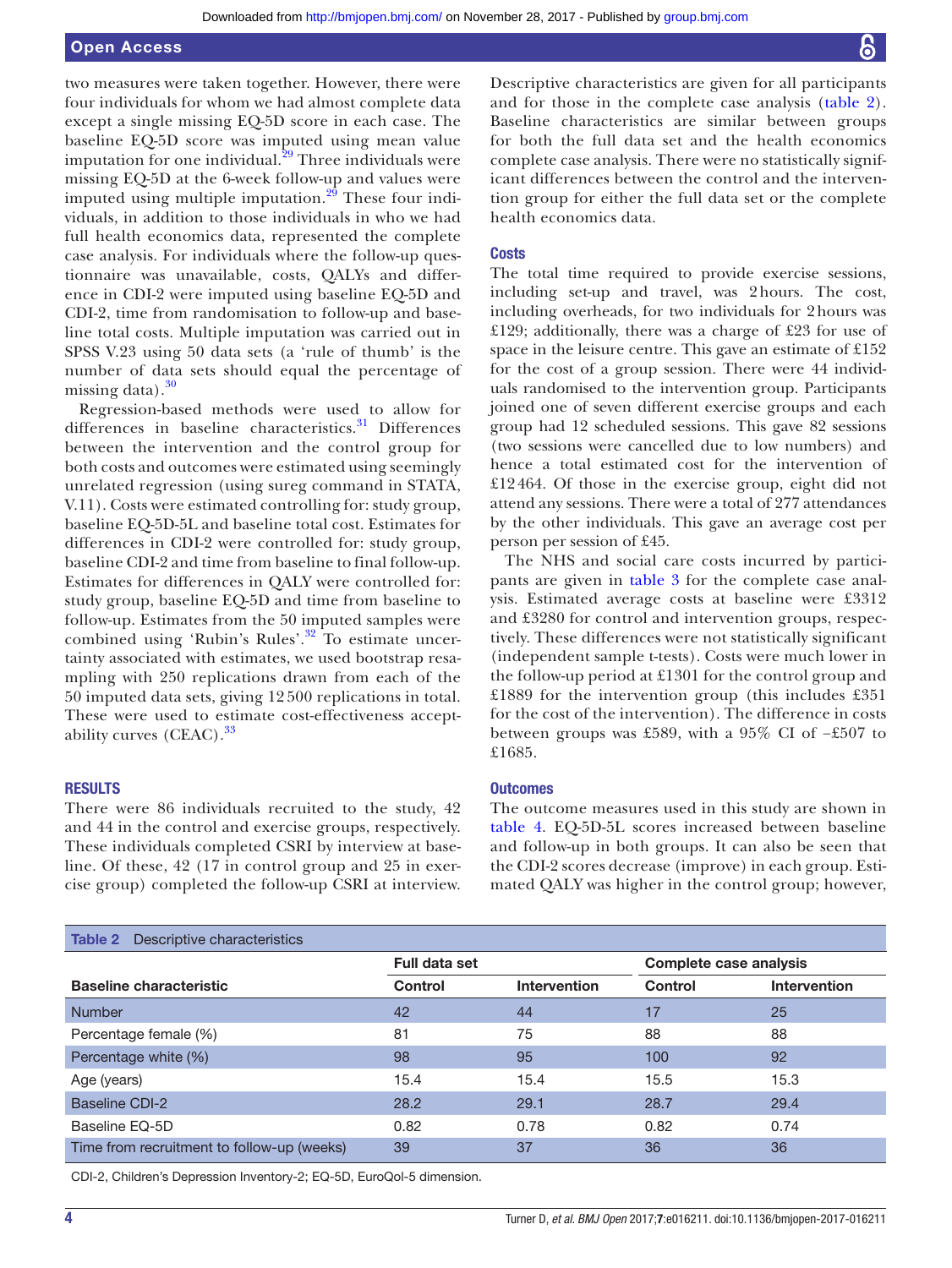Open Access

<span id="page-4-0"></span>

| Table 3 Costs at baseline and in the follow-up period for control and intervention groups $(E's)$ |                               |                             |                               |                                    |  |
|---------------------------------------------------------------------------------------------------|-------------------------------|-----------------------------|-------------------------------|------------------------------------|--|
|                                                                                                   | <b>Baseline</b>               |                             |                               | Follow-up                          |  |
| Resource use                                                                                      | <b>Control</b><br>(mean (SD)) | Intervention<br>(mean (SD)) | <b>Control</b><br>(mean (SD)) | <b>Intervention</b><br>(mean (SD)) |  |
| <b>Medicines</b>                                                                                  | 8.5(22.7)                     | 28.8(121.1)                 | 4.3(11)                       | 9.5(21)                            |  |
| Inpatient stays                                                                                   | 1142 (4203)                   | 1046 (4982)                 | 0(0)                          | 44.6 (162.9)                       |  |
| Mental health-related Accident and Emergency                                                      | 40.2 (89.6)                   | 36.5(85.3)                  | 40.2 (89.6)                   | 73 (205.2)                         |  |
| Other Accident and Emergency                                                                      | 47.4 (81.9)                   | 27.6 (60.1)                 | 20.3 (45.2)                   | 13.8 (50.6)                        |  |
| Mental health outpatient appointments                                                             | 1432 (1892)                   | 983 (1317)                  | 771 (1281)                    | 983 (1525)                         |  |
| Other outpatient                                                                                  | 44 (140.7)                    | 29.9 (88.4)                 | 110 (453.5)                   | 89.8 (448.8)                       |  |
| Total costs of secondary care                                                                     | 2705 (5775)                   | 2122 (5570)                 | 941 (1310)                    | 1204 (1632)                        |  |
| School nurse                                                                                      | 11.3(21.8)                    | 71.7 (272)                  | 22.5(67.1)                    | 0(0)                               |  |
| <b>Health visitors</b>                                                                            | 0(0)                          | 0(0)                        | 0(0)                          | 0(0)                               |  |
| Cost of dental treatment                                                                          | 10.3(13.4)                    | 13.3 (13.9)                 | 13.9 (18.6)                   | 8.2(14.5)                          |  |
| Cost of GP visits                                                                                 | 126.2 (88.8)                  | 126 (175)                   | 132.8 (107.9)                 | 72.5 (91.6)                        |  |
| Cost of visits to paediatrician                                                                   | 44 (105.1)                    | 37.4 (93.5)                 | 0(0)                          | 15 (74.8)                          |  |
| Optician visits                                                                                   | 5.9(9.4)                      | 8(12.9)                     | 1.2(4.9)                      | 7.2(24.4)                          |  |
| Physiotherapist                                                                                   | 2.8(11.6)                     | 3.8(16.9)                   | 0(0)                          | 0(0)                               |  |
| Clinical psychology                                                                               | 0(0)                          | 3.6(18)                     | 127.1 (358.7)                 | 0(0)                               |  |
| Speech therapy                                                                                    | 0.9(3.6)                      | 0(0)                        | 0(0)                          | 0(0)                               |  |
| <b>Hearing specialist</b>                                                                         | 0(0)                          | 18.2 (69)                   | 0(0)                          | 2.6(13)                            |  |
| Other visits to health practitioners                                                              | 37.5 (59.6)                   | 13.9 (39.4)                 | 0(0)                          | 0(0)                               |  |
| Total costs of visits to health practitioners                                                     | 239 (140)                     | 296 (358)                   | 297.5 (428.3)                 | 105.5 (117.9)                      |  |
| Family counselling                                                                                | 31.2 (88.8)                   | 2.4(11.8)                   | 0(0)                          | 0(0)                               |  |
| Individual counselling                                                                            | 226 (282)                     | 316 (423)                   | 38.2 (142.9)                  | 125.1 (589.6)                      |  |
| Other counselling                                                                                 | 76.4 (138)                    | 14.2 (49)                   | 13.9 (57.2)                   | 0(0)                               |  |
| <b>Total costs of counselling</b>                                                                 | 333 (375)                     | 333 (414)                   | 52.1 (150.3)                  | 125 (590)                          |  |
| Home help/care worker                                                                             | 0(0)                          | 6.8(34.2)                   | 0(0)                          | 15.2 (76)                          |  |
| Social worker                                                                                     | 6(24.7)                       | 61.2 (250)                  | 0(0)                          | 40.8 (204)                         |  |
| After school clubs                                                                                | 0(0)                          | 0(0)                        | 0(0)                          | 0(0)                               |  |
| Other support services                                                                            | 1.1(4.6)                      | 0(0)                        | 0(0)                          | 0(0)                               |  |
| <b>Total costs of social care</b>                                                                 | 7.1 (24.9)                    | 68 (250)                    | 0(0)                          | 56 (280)                           |  |
| Nights in children's home                                                                         | 0(0)                          | 0(0)                        | 0(0)                          | 0(0)                               |  |
| Nights in foster care                                                                             | 0(0)                          | 0(0)                        | 0(0)                          | 0(0)                               |  |
| Nights in other residential care                                                                  | 0(0)                          | 364 (1820)                  | 0(0)                          | 0(0)                               |  |
| Total costs for residential care                                                                  | 0(0)                          | 364 (1820)                  | 0(0)                          | 0(0)                               |  |
| Service use by family related to respondents<br>mental health                                     | 19.9(64.1)                    | 67.6 (137)                  | 5.6(16.2)                     | 38.4 (139.8)                       |  |
| Costs of intervention                                                                             |                               |                             | 0(0)                          | 351 (144)                          |  |
| Total costs of follow-up                                                                          | 3312 (5980)                   | 3280 (6236)                 | 1301 (1512)                   | 1889 (1853)                        |  |
|                                                                                                   |                               |                             |                               |                                    |  |

Based on a sample of 42 cases (17 in control group and 25 in intervention group). GP, general practitioner.

this group has a higher starting EQ-5D-5L value, so mean unadjusted QALYs would favour this group. Therefore, regression methods were used to estimate both QALY and CDI-2 differences between the exercise and the control group. These results can be seen in [table](#page-5-1) 5. The estimated difference in QALY score was −0.0027 for the complete case analysis and 0.0019 for the imputed analysis, both with wide CIs. Effects in terms of CDI-2 were slightly larger for the imputed analysis, −4.8 compared

with −4.6 for the complete case analsyis. These indicate that improvements in CDI-2 score were greater in the exercise group compared with the control group.

Estimates of cost-effectiveness are also shown in [table](#page-5-1) 5, in terms of incremental cost-effectiveness ratios (ICER). These show the additional cost of generating each additional unit of effect. To be consistent with the cost per QALY analysis, we have changed the sign of the difference in CDI-2 scores when calculating the ICER. This is because a decrease in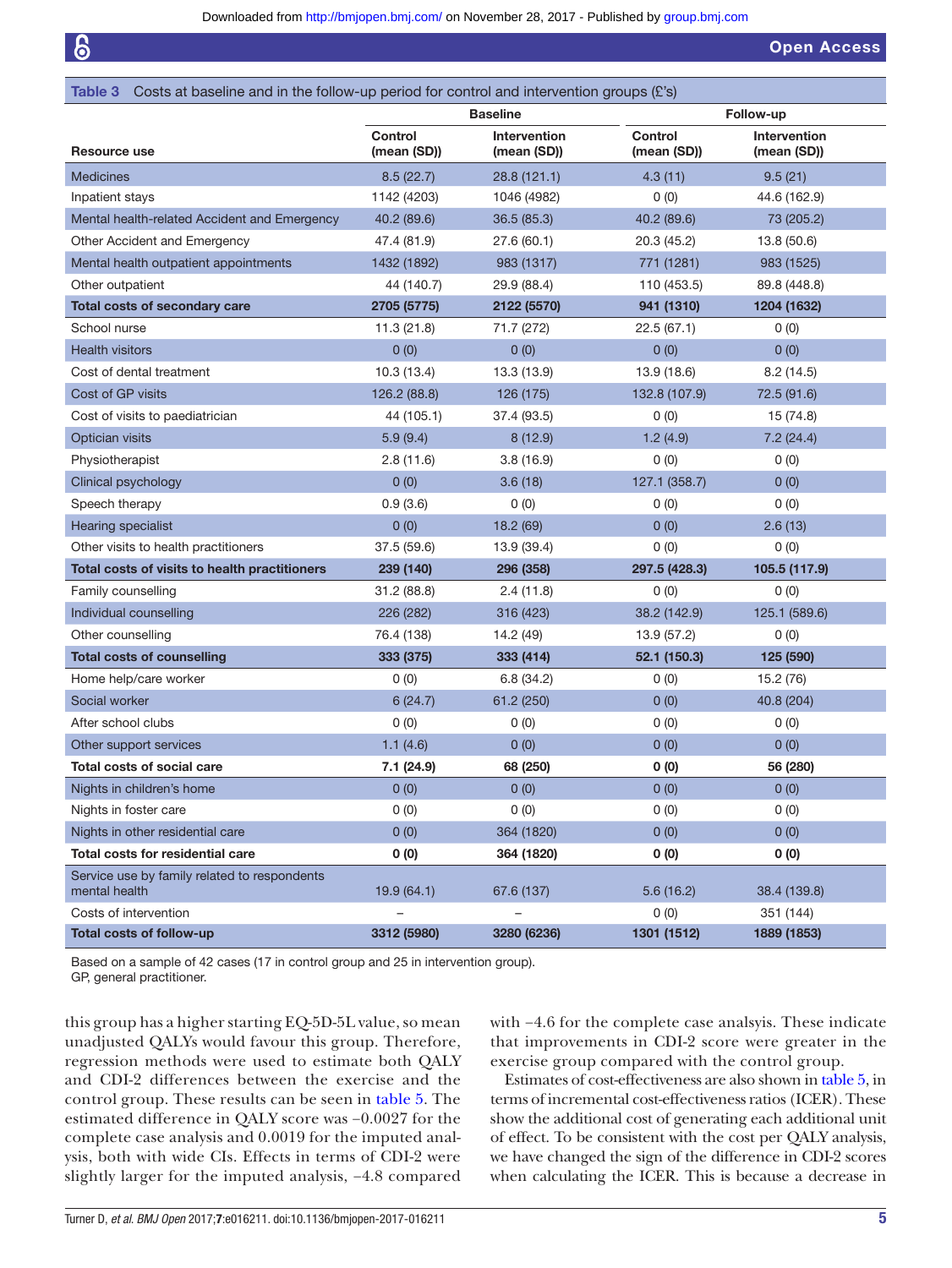<span id="page-5-0"></span>

| Table 4 Outcome measures used in the economic analyses at different study time points |                        |                            |  |  |
|---------------------------------------------------------------------------------------|------------------------|----------------------------|--|--|
| <b>Outcome measure</b>                                                                | Control mean (95% CI)  | Intervention mean (95% CI) |  |  |
| Baseline EQ-5D-5L                                                                     | 0.818 (0.741 to 0.895) | 0.744 (0.683 to 0.804)     |  |  |
| Postintervention EQ-5D-5L                                                             | 0.841 (0.788 to 0.893) | 0.823 (0.761 to 0.885)     |  |  |
| Follow-up EQ-5D-5L                                                                    | 0.881 (0.836 to 0.926) | 0.838 (0.768 to 0.908)     |  |  |
| Time in study (weeks)                                                                 | 36.300 (31.4 to 41.3)  | 36.300 (32.6 to 40)        |  |  |
| <b>QALY</b>                                                                           | 0.594 (0.507 to 0.681) | $0.567$ (0.494 to 0.641)   |  |  |
| Baseline CDI-2                                                                        | 28.7 (25.1 to 32.4)    | 29.4 (25.2 to 33.6)        |  |  |
| Follow-up CDI-2                                                                       | 24.6 (19.3 to 29.8)    | 20.4 (15.9 to 24.8)        |  |  |

CDI-2, Children's Depression Inventory-2; EQ-5D-5L, 5-level version of EuroQol-5 dimension; QALY, quality-adjusted life year.

the CDI-2 represents an improvement in symptoms so is a positive benefit. Because of the small numbers for whom we have data, the results are subject to considerable uncertainty and should be treated with caution. The cost per point improvement in the CDI-2 was £73. This decreased to £61 for the imputed analysis. The complete case analysis showed a small decrease in QALYs. This meant the ICERs were negative, though with considerable uncertainty. The imputed analysis showed very small positive QALY gains and an ICER of £152 822, again with considerable uncertainty. CEACs for these results are shown in figures [1 and 2](#page-6-0) for the imputed analysis. [Figure](#page-6-0) 1 indicates the probability that the intervention is cost-effective at different values of a point improvement in the CDI-2. There is a 50% probability that the intervention is cost-effective at values of a point change in CDI-2 of approximately £65. Due to considerable uncertainty and the very small incremental effect on QALYs, the CEAC for the cost/QALY analysis shows much lower probability that the intervention is cost-effective at around 33%–37% at a cost per QALY of £20000–£30000 ([figure](#page-6-1) 2).

# **DISCUSSION**

We found that the intervention leads to improvements in the CDI-2 score, costing £73 and £61 per point improvement in CDI-2 for the complete case and imputed data, respectively. Mean costs in the follow-up period were higher for the intervention group, mainly due to the cost of the intervention. We found no evidence that the intervention was associated with improvements in QALYs. This study comprised the largest trial of its type in a clinical population

of adolescents with depression. Additionally, as the clinical study had a parallel economic evaluation, we were able to directly assess the costs and cost-effectiveness of this intervention. Data on resource use were collected in face-to-face interviews ensuring that that completion of individual questions was high for those who completed follow-up. Additionally, outcome measures and resource use questions were collected in the same interview ensuring that where we had resource use data we also had EQ-5D-5L data.

One weakness of the current study was that there was considerable loss to follow-up at the final time point. This was less of an issue for the study primary outcome measure, which was based on CDI-2 at the 6-week follow-up, but was more problematic for the economic evaluation. Only those who completed the final assessment would have completed the follow-up CSRI, so only 49% of participants could be included in the complete case analysis. We used multiple imputation to estimate costs and QALYs for missing cases. This produced a lower estimate of the cost per point change in CDI-2. Another potential disadvantage was that there were often delays between baseline data collection and starting the intervention. In the control group, there were similar delays. This meant that the total length of follow-up varied between participants. Mean follow-up was 36 weeks in both groups. As the period of recall was 26 weeks for the CSRI, this did not cover all costs between baseline and follow-up in all participants. This may have understated total costs in the follow-up period as average 6-month costs are declining over time.

The study estimated that differences between baseline and follow-up CDI-2 were greater in the intervention

<span id="page-5-1"></span>

| Results of the economic analysis for both cost per point change in CDI-2 and cost per QALY<br>Table 5 |                 |                     |                 |                              |                   |             |
|-------------------------------------------------------------------------------------------------------|-----------------|---------------------|-----------------|------------------------------|-------------------|-------------|
| <b>Outcome</b>                                                                                        | <b>Analysis</b> | Incremental<br>cost | СI              | <b>Incremental</b><br>effect | СI                | <b>ICER</b> |
| CDI-2 difference                                                                                      | Complete case   | 334                 | (–606, 1274)    | $-4.6$                       | $(-10.1, 0.87)$   | $73*$       |
|                                                                                                       | Imputed         | 292                 | (-558, 1142)    | $-4.8$                       | $(-10.3, 0.75)$   | $61*$       |
| <b>QALY</b> difference                                                                                | Complete case   | 355                 | (–596, 1305)    | $-0.0027$                    | $(-0.04, 0.03)$   | Negative    |
|                                                                                                       | Imputed         | 286                 | $(-1063, 1634)$ | 0.0019                       | $(-0.063, 0.067)$ | £152822     |

\*For ICERs related to change in CDI-2, the sign of the difference has been changed as a negative change in CDI-2 represents an improvement.

CDI-2, Children's Depression Inventory-2; ICER, incremental cost-effectiveness ratio; QALY, quality-adjusted life year.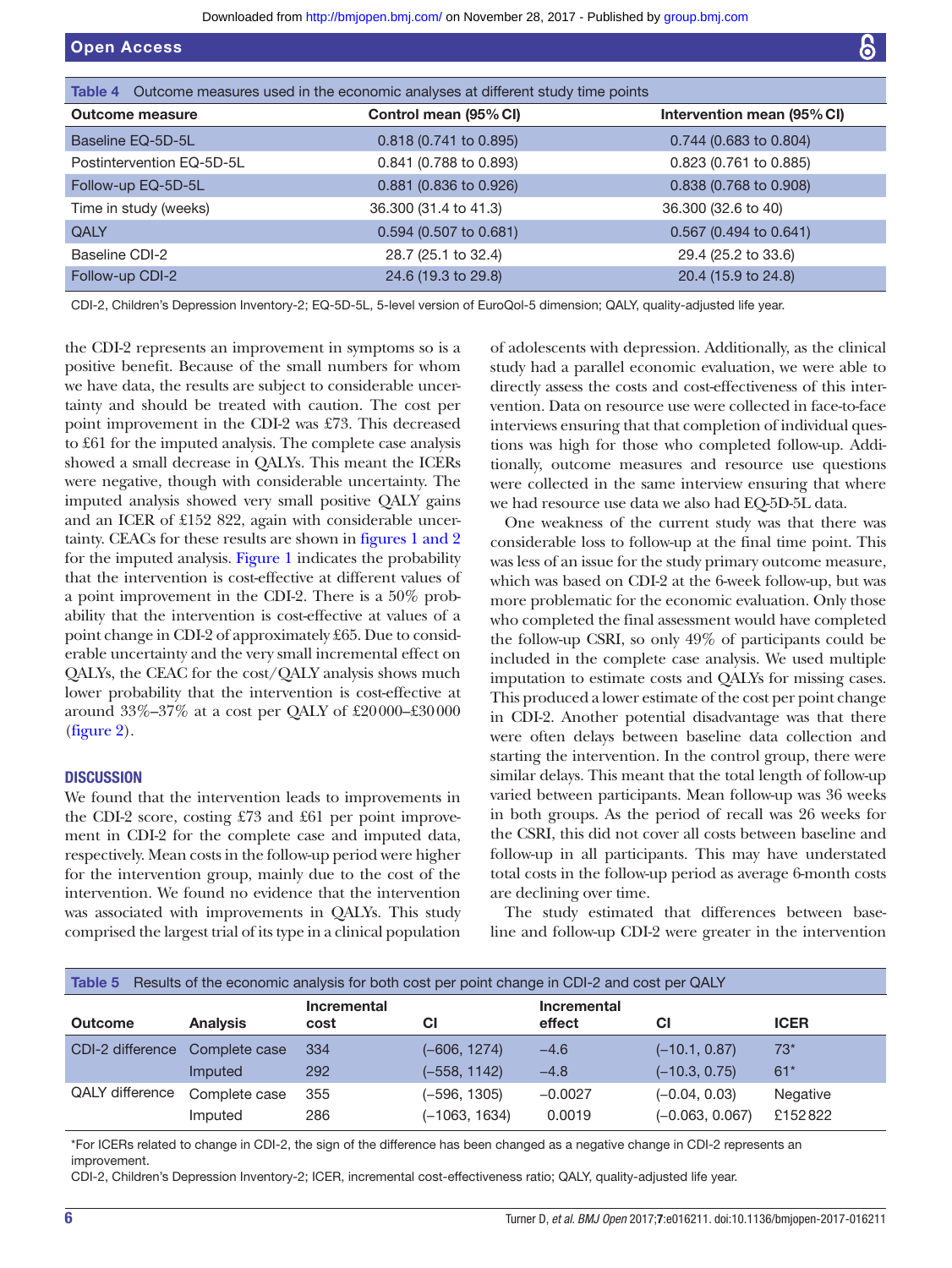Downloaded from<http://bmjopen.bmj.com/>on November 28, 2017 - Published by [group.bmj.com](http://group.bmj.com)



<span id="page-6-0"></span>Figure 1 Cost-effectiveness acceptability curve for cost per point improvement in Children's Depression Inventory-2 (CDI-2).

group. We found no evidence to suggest that there were any differences in QALYs generated between groups. A number of different methods have been used to estimate QALYs. A US study used the Health Utilities Index (HUI3) in an economic evaluation of a dance interven-tion for adolescent girls with internalising problems.<sup>[14](#page-7-9)</sup> This intervention was considered cost-effective (US\$3830 per QALY); however, there were differences in how the QALY effect was calculated, that is, this used QALY differences from baseline utility values whereas our study used regression-based methods to allow for differences in baseline characteristics. Two other US studies used depression-specific outcome measures to define an individual's level of depression in order to combine this with estimates of QALY effects of depression level. A US study estimated QALYs by means of depression-free days[.15 16](#page-7-10) QALYs were estimated by assigning a value of 1.0 for depression-free days, and a value of 0.6 for days with depression. Wright *et al* used a similar approach where levels of depression were defined,



<span id="page-6-1"></span>Figure 2 Cost-effectiveness acceptability curve for cost per quality-adjusted life year (QALY) analysis.

again these were valued by utility weights for these states.<sup>17</sup> Both these approaches suggested differences in utility from the interventions. We are aware of four published studies, reporting on three different trials, that evaluated QALYs in adolescents with depression using the EQ-5D-3L.<sup>18-21</sup> None of these studies found that the intervention led to improvements in QALYs and did not find the intervention to be cost-effective.

The fact that the main clinical paper $11$  and the current economic evaluation indicated differences in CDI-2 scores but not in the EQ-5D-5L or QALYs may therefore be due to a number of factors. First, the EQ-5D may be unsuitable for use in adolescents with depression, that is, it may be insensitive to changes that can be detected by depression-specific measures. We found only one published study that evaluated the performance of the EQ-5D in adolescents with depres-sion.<sup>[34](#page-8-9)</sup> This study found a statistically significant correlation between EQ-5D and depression-specific outcome measures, though this relationship was stated to be weak. However, there is considerable evidence looking at the use of EQ-5D in adults with depression. A recent systematic review found 14 studies which evaluated the performance of the EQ-5D in patients with depression and/or anxiety. $35$  The mean age of participants in these studies ranged from 39 to 49 years. The authors of this systematic review concluded that the EQ-5D showed good construct validity and responsiveness for people with depression. These studies provide limited evidence for the use of EQ-5D in adolescents with depression.

Another factor may be that the current study used the EQ-5D-5L. $^{27}$  All the currently available literature evaluating the EQ-5D in depression uses the EQ-5D-3L. $^{36}$  It may be that the 5-level version performs less well in people with depression. An alternative explanation for the small non-significant estimate of the QALY effect of the intervention may simply have been that the sample size was insufficient to detect differences in this generic measure, which we would expect to be less sensitive than the depression-specific score. Alternatively, there may be differences in depression-related symptoms but these may not be translated into improvements in overall health-related quality of life. Further research using and evaluating the EQ-5D-5L in adolescents would be beneficial.

The current study suggests that the intervention can generate improvements in the CDI-2 at approximately £61 per point change in CDI-2 (imputed analysis). This may represent a cost-effective intervention but it is unclear as to what a point change in the CDI-2 should be worth. A study in Korean adolescents suggested that cut of points for mild, moderate and severe depression on the CDI-2 could be 15, 20 and 25, respectively. $37$  A recent meta-analysis of utility values of health states related to depression in adults suggested that mild, moderate and severe depression could be associated with EQ-5D utility values of 0.57, 0.52 and 0.39, respectively. $38$  This implies that changes in depression states can have significant implications for EQ-5D, and hence QALYs, and provides some evidence that the CDI-2 differences shown in this study could be meaningful.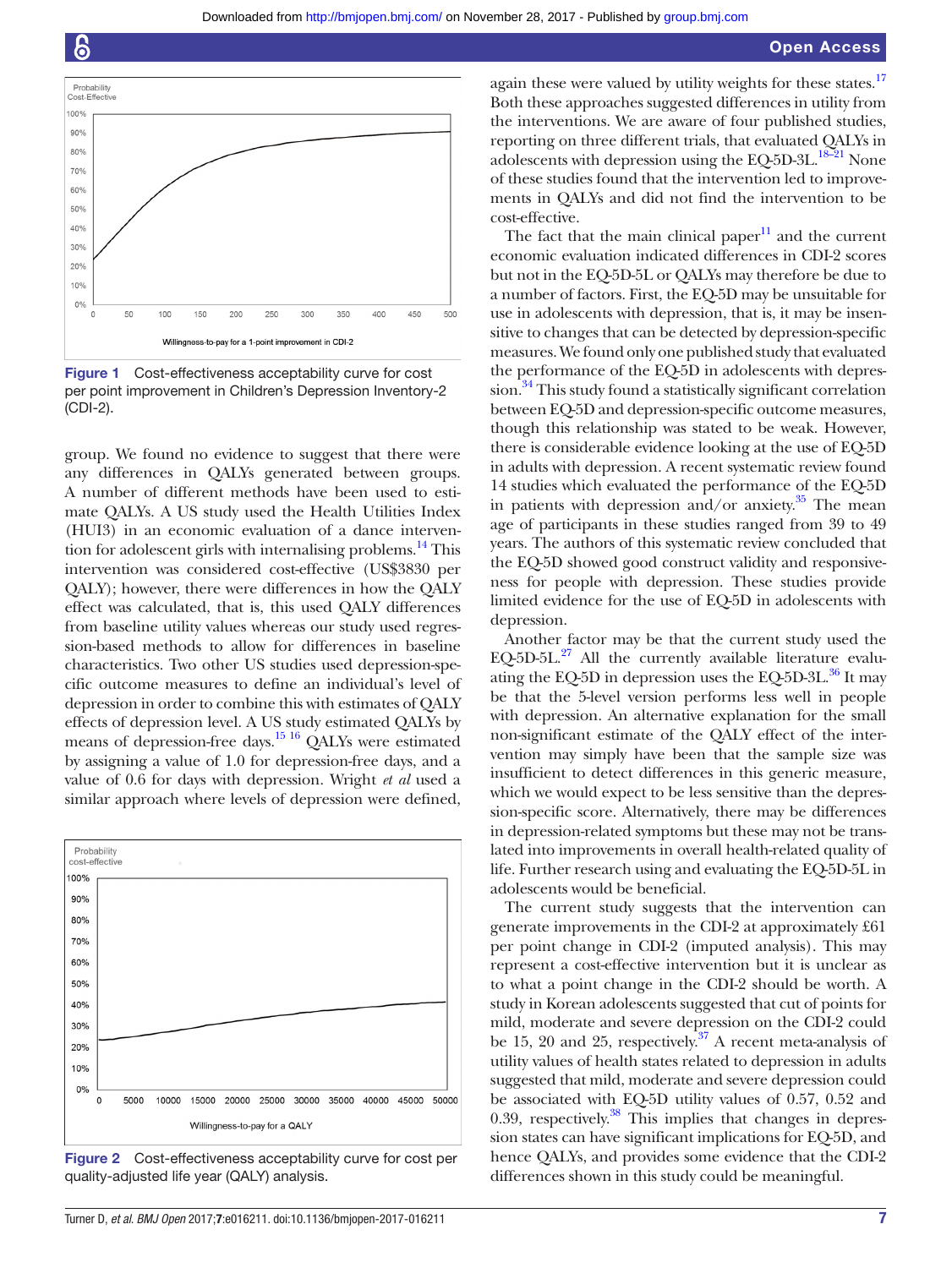Additionally, it is unclear how persistent any benefits generated by the intervention would be. The current study only followed participants up for approximately 6 months. If benefits persisted for more than 6months they would not be captured by the current design, which therefore may overestimate the cost per point change in CDI-2. Furthermore, the delivery of the intervention in this study was influenced because it was part of a clinical trial. This limited the numbers available for each exercise group as some of the potentially eligible participants would have been randomised into the control group. In practice, the intervention could be delivered to slightly larger groups with the same resources and hence costs per person may be lower than indicated in this trial.

#### **CONCLUSION**

Mental health practitioners are committed to using the best available evidence to guide their practice. It is important to demonstrate that any new intervention is cost-effective as well as being clinically effective. There is evidence that exercise can be an effective intervention for adolescents with depression $11$  and the current study shows that preferred intensity exercise could also represent a cost-effective intervention in terms of the CDI-2. However, more work would be needed to establish the health economic value of a point change in CDI-2. Incorporating exercise into the repertoire of interventions could add value to the care of children and adolescents receiving treatment and support for depression.

Acknowledgements The authors acknowledge the contribution of all study participants and their parents, and staff of the Child and Adolescent Mental Health Services at Nottinghamshire Healthcare NHS Trust, without whom this study would not have been possible.

Contributors PC and TC lead the clinical trial. BG was the trial statistician. TS designed the original economic analysis. DT amended data collection forms and conducted the economic analysis. DT drafted the manuscript. All authors commented on the manuscript and input into relevant sections. All authors read and approved the final manuscript. DT takes responsibility for integrity of the health economics analysis reported in the study.

Funding The study was funded by the National Institute for Health Research, Research for Patient Benefit Programme (grant reference number: PB-PG-1208-18097).

Disclaimer The funders played no role in the collection, analysis and interpretation of data, or in the writing of this manuscript.

Competing interests None declared.

Ethics approval Ethical approval was received from Nottingham Research Ethics Committee on 18 July 2011(REC reference: 11/EM/).

Provenance and peer review Not commissioned; externally peer reviewed.

Data sharing statement No additional data are available.

Open Access This is an Open Access article distributed in accordance with the terms of the Creative Commons Attribution (CC BY 4.0) license, which permits others to distribute, remix, adapt and build upon this work, for commercial use, provided the original work is properly cited. See: [http://creativecommons.org/](http://creativecommons.org/licenses/by/4.0/) [licenses/by/4.0/](http://creativecommons.org/licenses/by/4.0/)

© Article author(s) (or their employer(s) unless otherwise stated in the text of the article) 2017. All rights reserved. No commercial use is permitted unless otherwise expressly granted.

#### **REFERENCES**

<span id="page-7-0"></span>1. Thapar A, Collishaw S, Pine DS, *et al*. Depression in adolescence. *[The Lancet](http://dx.doi.org/10.1016/S0140-6736(11)60871-4)* 2012;379:1056–67.

- <span id="page-7-1"></span>2. Collishaw S, Maughan B, Natarajan L, *et al*. Trends in adolescent emotional problems in England: a comparison of two national cohorts twenty years apart. *[J Child Psychol Psychiatry](http://dx.doi.org/10.1111/j.1469-7610.2010.02252.x)* 2010;51:885–94.
- <span id="page-7-2"></span>3. Birmaher B, Brent D, Bernet W, *et al*. Practice parameter for the assessment and treatment of children and adolescents with depressive disorders. *[J Am Acad Child Adolesc Psychiatry](http://dx.doi.org/10.1097/chi.0b013e318145ae1c)* 2007;46:1503–26.
- <span id="page-7-3"></span>4. Wesselhoeft R, Sørensen MJ, Heiervang ER, *et al*. Subthreshold depression in children and adolescents - a systematic review. *[J Affect Disord](http://dx.doi.org/10.1016/j.jad.2013.06.010)* 2013;151:7–22.
- <span id="page-7-4"></span>5. Babiss LA, Gangwisch JE. Sports participation as a protective factor against depression and suicidal ideation in adolescents as mediated by self-esteem and social support. *[J Dev Behav Pediatr](http://dx.doi.org/10.1097/DBP.0b013e3181b33659)* 2009;30:376–84.
- 6. Jerstad SJ, Boutelle KN, Ness KK, *et al*. Prospective reciprocal relations between physical activity and depression in female adolescents. *[J Consult Clin Psychol](http://dx.doi.org/10.1037/a0018793)* 2010;78:268–72.
- 7. Neissaar I, Raudsepp L. Changes in physical activity, self-efficacy and depressive symptoms in adolescent girls. *[Pediatr Exerc Sci](http://dx.doi.org/10.1123/pes.23.3.331)* 2011;23:331–43.
- 8. Sund AM, Larsson B, Wichstrøm L. Role of physical and sedentary activities in the development of depressive symptoms in early adolescence. *[Soc Psychiatry Psychiatr Epidemiol](http://dx.doi.org/10.1007/s00127-010-0208-0)* 2011;46:431–41.
- <span id="page-7-5"></span>9. Hughes CW, Barnes S, Barnes C, *et al*. Depressed Adolescents Treated with Exercise (DATE): A pilot randomized controlled trial to test feasibility and establish preliminary effect sizes. *[Ment Health](http://dx.doi.org/10.1016/j.mhpa.2013.06.006)  [Phys Act](http://dx.doi.org/10.1016/j.mhpa.2013.06.006)* 2013;6:119–31.
- <span id="page-7-6"></span>10. Carter T, Callaghan P, Khalil E, *et al*. The effectiveness of a preferred intensity exercise programme on the mental health outcomes of young people with depression: a sequential mixed methods evaluation. *[BMC Public Health](http://dx.doi.org/10.1186/1471-2458-12-187)* 2012;12:187.
- <span id="page-7-15"></span>11. Carter T, Guo B, Turner D, *et al*. Preferred intensity exercise for adolescents receiving treatment for depression: a pragmatic randomised controlled trial. *[BMC Psychiatry](http://dx.doi.org/10.1186/s12888-015-0638-z)* 2015;15:247.
- <span id="page-7-7"></span>12. Snell T, Knapp M, Healey A, *et al*. Economic impact of childhood psychiatric disorder on public sector services in Britain: estimates from national survey data. *[J Child Psychol Psychiatry](http://dx.doi.org/10.1111/jcpp.12055)* 2013;54:977–85.
- <span id="page-7-8"></span>13. Knapp M, McCrone P, Fombonne E, *et al*. The Maudsley long-term follow-up of child and adolescent depression: 3. Impact of comorbid conduct disorder on service use and costs in adulthood. *[Br J](http://dx.doi.org/10.1192/bjp.180.1.19)  [Psychiatry](http://dx.doi.org/10.1192/bjp.180.1.19)* 2002;180:19–23.
- <span id="page-7-9"></span>14. Philipsson A, Duberg A, Möller M, *et al*. Cost-utility analysis of a dance intervention for adolescent girls with internalizing problems. *[Cost Eff Resour Alloc](http://dx.doi.org/10.1186/1478-7547-11-4)* 2013;11:4.
- <span id="page-7-10"></span>15. Domino ME, Burns BJ, Silva SG, *et al*. Cost-effectiveness of treatments for adolescent depression: results from TADS. *[Am J](http://dx.doi.org/10.1176/appi.ajp.2008.07101610)  [Psychiatry](http://dx.doi.org/10.1176/appi.ajp.2008.07101610)* 2008;165:588–96.
- 16. Domino ME, Foster EM, Vitiello B, *et al*. Relative cost-effectiveness of treatments for adolescent depression: 36-week results from the TADS randomized trial. *[J Am Acad Child Adolesc Psychiatry](http://dx.doi.org/10.1097/CHI.0b013e3181a2b319)* 2009;48:711–20.
- <span id="page-7-11"></span>17. Wright DR, Haaland WL, Ludman E, *et al*. The Costs and costeffectiveness of collaborative care for adolescents with depression in primary care settings: a randomized clinical trial. *[JAMA Pediatr](http://dx.doi.org/10.1001/jamapediatrics.2016.1721)* 2016;170:1048–54.
- <span id="page-7-12"></span>18. Byford S, Barrett B, Roberts C, *et al*. Cost-effectiveness of selective serotonin reuptake inhibitors and routine specialist care with and without cognitive behavioural therapy in adolescents with major depression. *[Br J Psychiatry](http://dx.doi.org/10.1192/bjp.bp.107.038984)* 2007;191:521–7.
- <span id="page-7-13"></span>19. Anderson R, Ukoumunne OC, Sayal K, *et al*. Cost-effectiveness of classroom-based cognitive behaviour therapy in reducing symptoms of depression in adolescents: a trial-based analysis. *[J Child Psychol](http://dx.doi.org/10.1111/jcpp.12248)  [Psychiatry](http://dx.doi.org/10.1111/jcpp.12248)* 2014;55:1390–7.
- 20. Stallard P, Phillips R, Montgomery AA, *et al*. A cluster randomised controlled trial to determine the clinical effectiveness and costeffectiveness of classroom-based cognitive-behavioural therapy (CBT) in reducing symptoms of depression in high-risk adolescents. *[Health Technol Assess](http://dx.doi.org/10.3310/hta17470)* 2013;17:1–109.
- <span id="page-7-14"></span>21. Wright B, Tindall L, Littlewood E, *et al*. Computerised cognitivebehavioural therapy for depression in adolescents: feasibility results and 4-month outcomes of a UK randomised controlled trial. *[BMJ](http://dx.doi.org/10.1136/bmjopen-2016-012834)  [Open](http://dx.doi.org/10.1136/bmjopen-2016-012834)* 2017;7:e012834.
- <span id="page-7-16"></span>22. Kovacs M. *Children's Depression Inventory 2nd Edition (CDI-2):Technical manual*. Canada: Multi-Health Systems, 2011.
- <span id="page-7-17"></span>23. Curtis L, ed. *Unit Costs of Health and Social Care*. University of Kent, PSSRU: Canterbury, 2013.
- <span id="page-7-18"></span>24. Beecham J, Knappp M. Costing psychiatric interventions. Thornicroft G, ed. *Measuring mental health needs*. 2nd ed. London: Gaskell, 2001.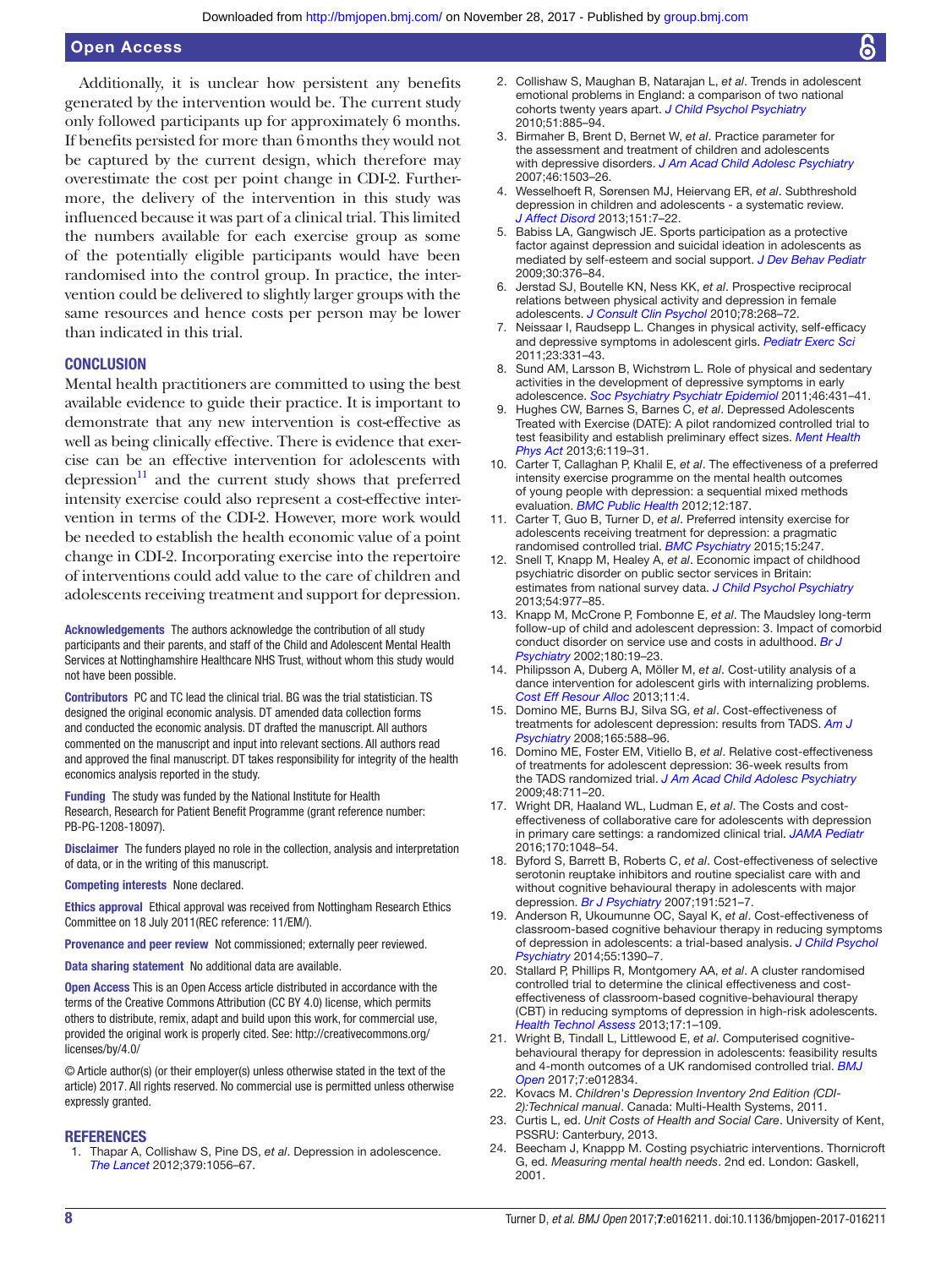# န

- <span id="page-8-1"></span>25. Joint Formulary Committee. British National Formulary. 2014 [http://](http://www.medicinescomplete.com) [www.medicinescomplete.com](http://www.medicinescomplete.com) (accessed Mar 2014).
- <span id="page-8-0"></span>26. Department of Health. NHS Reference Costs. 2013 [https://www.](https://www.gov.uk/government/publications/nhs-reference-costs-2012-to-2013) [gov.uk/government/publications/nhs-reference-costs-2012-to-2013](https://www.gov.uk/government/publications/nhs-reference-costs-2012-to-2013)  (accessed 31 Mar 2014).
- <span id="page-8-2"></span>27. Herdman M, Gudex C, Lloyd A, *et al*. Development and preliminary testing of the new five-level version of EQ-5D (EQ-5D-5L). *[Qual Life](http://dx.doi.org/10.1007/s11136-011-9903-x)  [Res](http://dx.doi.org/10.1007/s11136-011-9903-x)* 2011;20:1727–36.
- <span id="page-8-3"></span>28. Devlin N, Shah K, Feng Y, *et al*. Valuing health-related quality of life: an EQ-5D-5L value set for England. 2016 [https://www.ohe.org/](https://www.ohe.org/publications/valuing-health-related-quality-life-eq-5d-5l-value-set-england) [publications/valuing-health-related-quality-life-eq-5d-5l-value-set](https://www.ohe.org/publications/valuing-health-related-quality-life-eq-5d-5l-value-set-england)[england](https://www.ohe.org/publications/valuing-health-related-quality-life-eq-5d-5l-value-set-england) (accessed 14 Oct 2016).
- <span id="page-8-4"></span>29. Faria R, Gomes M, Epstein D, *et al*. A guide to handling missing data in cost-effectiveness analysis conducted within randomised controlled trials. *[Pharmacoeconomics](http://dx.doi.org/10.1007/s40273-014-0193-3)* 2014;32:1157–70.
- <span id="page-8-5"></span>30. White IR, Royston P, Wood AM. Multiple imputation using chained equations: issues and guidance for practice. *[Stat Med](http://dx.doi.org/10.1002/sim.4067)* 2011;30:377–99.
- <span id="page-8-6"></span>31. Manca A, Hawkins N, Sculpher MJ. Estimating mean QALYs in trialbased cost-effectiveness analysis: the importance of controlling for baseline utility. *[Health Econ](http://dx.doi.org/10.1002/hec.944)* 2005;14:487–96.
- <span id="page-8-7"></span>32. Marshall A, Altman DG, Holder RL, *et al*. Combining estimates of interest in prognostic modelling studies after multiple imputation: current practice and guidelines. *[BMC Med Res Methodol](http://dx.doi.org/10.1186/1471-2288-9-57)* 2009;9:57.
- <span id="page-8-8"></span>33. Löthgren M, Zethraeus N. Definition, interpretation and calculation of cost-effectiveness acceptability curves. *[Health Econ](http://dx.doi.org/10.1002/1099-1050(200010)9:7<623::AID-HEC539>3.0.CO;2-V)* 2000;9:623–30.
- <span id="page-8-9"></span>34. Byford S. The validity and responsiveness of the EQ-5D measure of health-related quality of life in an adolescent population with persistent major depression. *[J Ment Health](http://dx.doi.org/10.3109/09638237.2013.779366)* 2013;22:101–10.
- <span id="page-8-10"></span>35. Brazier J, Connell J, Papaioannou D, *et al*. A systematic review, psychometric analysis and qualitative assessment of generic preference-based measures of health in mental health populations and the estimation of mapping functions from widely used specific measures. *[Health Technol Assess](http://dx.doi.org/10.3310/hta18340)* 2014;18:1–188.
- <span id="page-8-11"></span>36. Brooks R. EuroQol: the current state of play. *[Health Policy](http://dx.doi.org/10.1016/0168-8510(96)00822-6)* 1996;37:53–72.
- <span id="page-8-12"></span>37. Bang YR, Park JH, Kim SH. Cut-Off Scores of the Children's Depression Inventory for Screening and Rating Severity in Korean Adolescents. *[Psychiatry Investig](http://dx.doi.org/10.4306/pi.2015.12.1.23)* 2015;12:23–8.
- <span id="page-8-13"></span>38. Kolovos S, Bosmans JE, van Dongen JM, *et al*. Utility scores for different health states related to depression: individual participant data analysis. *[Qual Life Res](http://dx.doi.org/10.1007/s11136-017-1536-2)* 2017;26:1649–58.